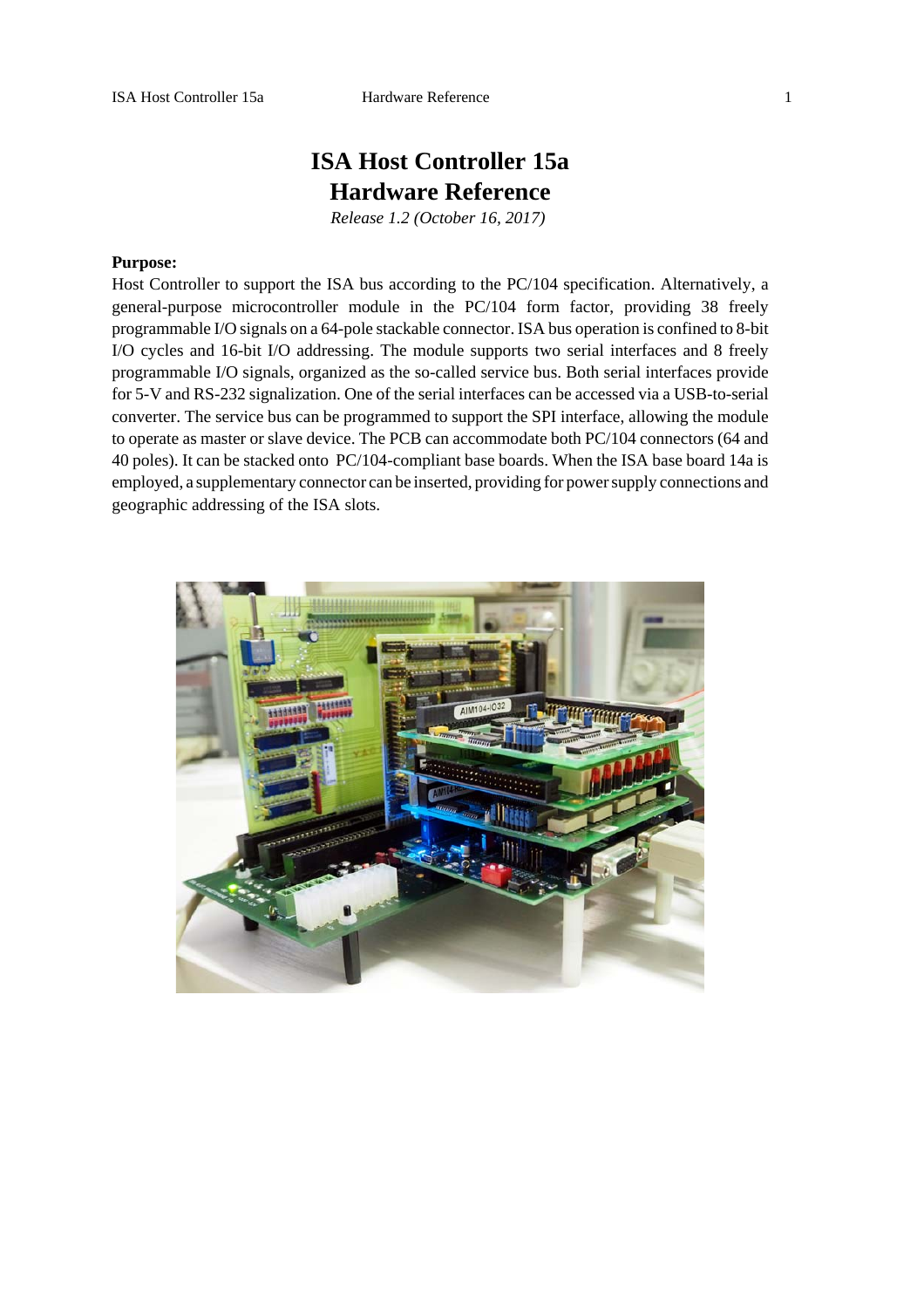

- 1 Microcontroller 12 Sense switches
- 2 PC/104 connector, 64 pins (XT bus) 13 Serial interfaces configuration
- 3 PC/104 connector, 40 pins (AT bus extension) 14 RS-232 level converter
- 4 Auxiliary connector, 8 or 12 pins 15 RS-232 slave connectors
- 5 Power supply terminal block and Power LED 16 RS-232 master connectors
- 
- 
- 
- 
- 10 Programming header 21 ISA OSC signal
- 
- 
- 
- 
- 
- 
- 6 Reset key 17 Slave 5-V signalization header
- 7 Clock generator 18 Master 5-V signalization header
- 8 Ground test points 19 USB-to-serial converter
- 9 Service bus header 20 Device Detect feature
	-
- 11 Activity LED (two-color) 22 IRQ / AEN configuration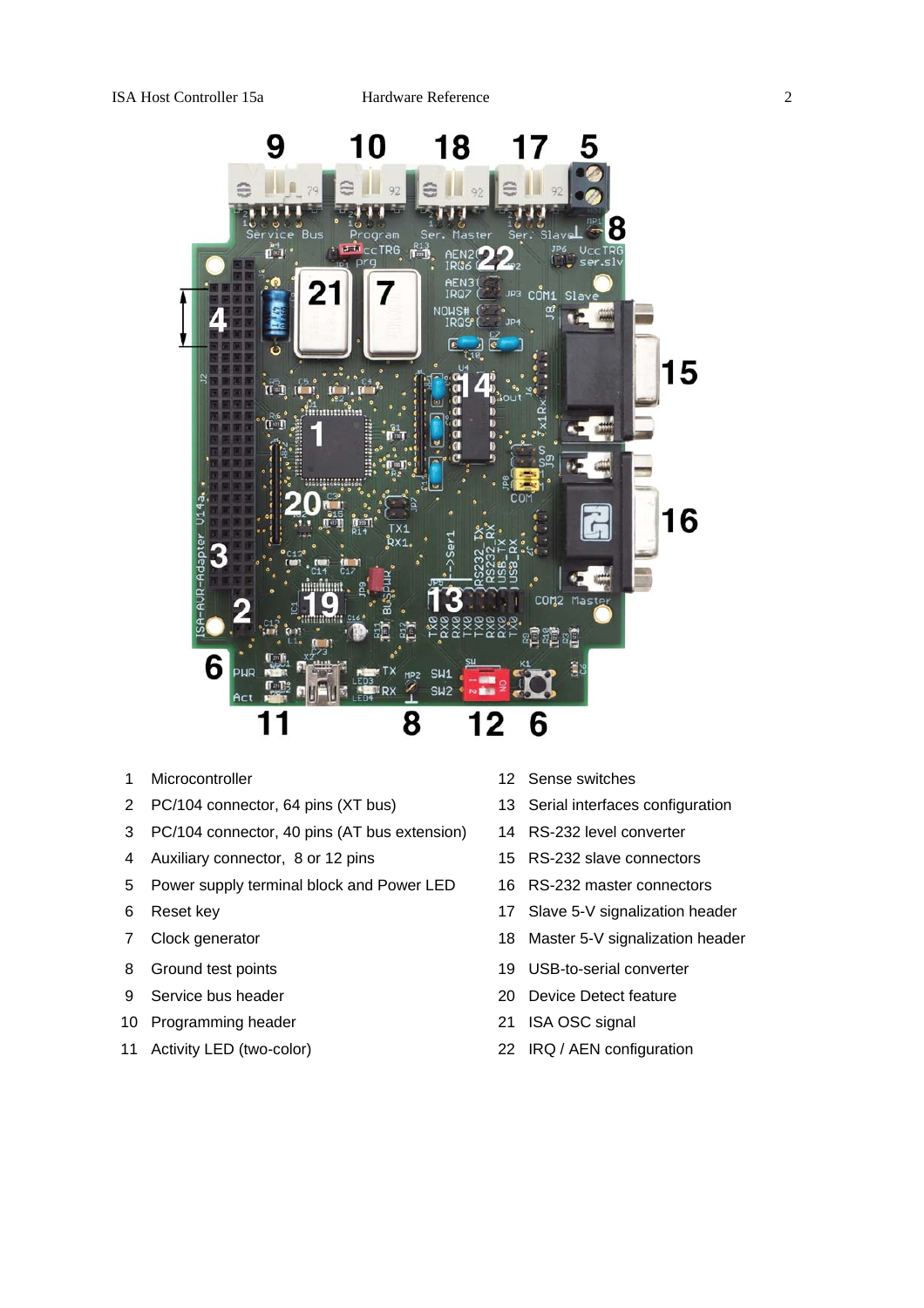

### **Microcontroller (1)**

The board can be populated with an microcontroller Atmel ATmega 1281 or 2561 in a TQFP64 package. 128 or 256 kBytes Flash, 8 kBytes RAM, 4 kBytes EEPROM, maximum clock frequency 16 MHz.

### **PC/104 connector, 64 pins (XT bus) (2)**

All ISA signals supported by the module are attached to this connector.

*Note :*

Details see below under "The ISA Bus" (page 7).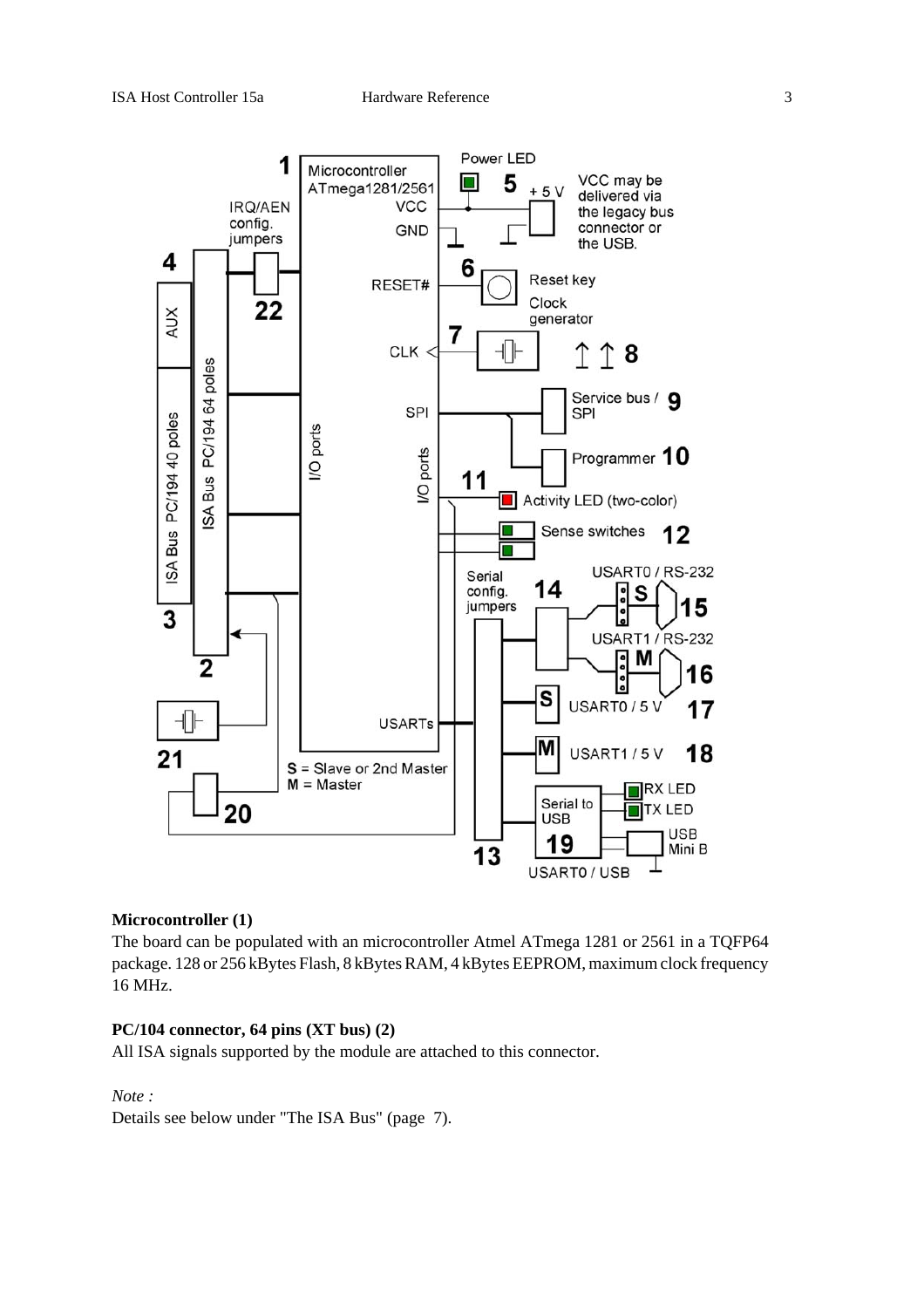### **PC/104 connector, 40 pins (AT bus extension) (3)**

The module does not support the AT bus. The purpose of this connector is only to provide 16-bit peripheral modules with static signal levels, indicating that 16-bit operation will be not supported. If no 16-bit modules are to be employed, the connector may be omitted.

### **Auxiliary connector, 8 or 12 pins (4)**

This connector is only effective if the module is plugged onto the ISA baseboard 14a. An 8-pin or 12-pin connector can be fitted. 8 pins are used to supply the host controller. Contact assignment and physical position correspond to some kind of industry standard, to the additional connector of the so-called MOPS single board computers, manufactured by Kontron. The extension to 12 contacts is used to provide three additional address enable (AEN) signals to the slots of the baseboard (geographical addressing). 8-pin connectors may be available from appropriate manufacturers. 12-pin connectors must be manufactured purposefully (by sawing off an appropriate piece of a standard PC/104 connector).

### **Power supply terminal block and Power LED (5)**

Power must be supplied from outside. The board has no voltage regulator and no anti-reversal protection. The operating voltage is 5 V. It can be supplied via the terminal block or any other connector with VCC and GND pins.

### *Notes:*

- 1. The power supply via the USB connector does not comply with the USB standard. If attached to a USB host, this provision should be used only for testing, experimenting and the like.
- 2. Power supply devices with USB connectors can be used (e.g., chargers or so-called power banks). However, do not feed a larger ISA system via this connection, because PCB traces of the USB attachment cannot carry large currents. Current should not exceed approx. 800 mA.
- 3. If other modules attached to the ISA bus need other operating voltages, they must be supplied via the ISA bus connectors (2), (3) or the auxiliary connector (4).

### **Reset key (6)**

The reset key is an inexpensive, but convenient means to facilitate debugging and troubleshooting.

### *Note:*

Key actuation will reset only the microcontroller. To reset the bus devices, an ISA\_RESET pulse must be generated by software.

### **Clock generator (7)**

A complete crystal clock generator can be inserted. This allows to operate the microcontroller up to its maximum clock frequency. The nominal clock frequency is 16 MHz.

### **Ground test points (8)**

Two ground test points can be inserted to support oscilloscope attachment and the like.

### **Service bus header (9)**

The service bus comprises 8 signals. The service bus is composed of 4 bit-positions from port B and 4 bit-positions from port D. All bits are freely programmable. It can be employed to implement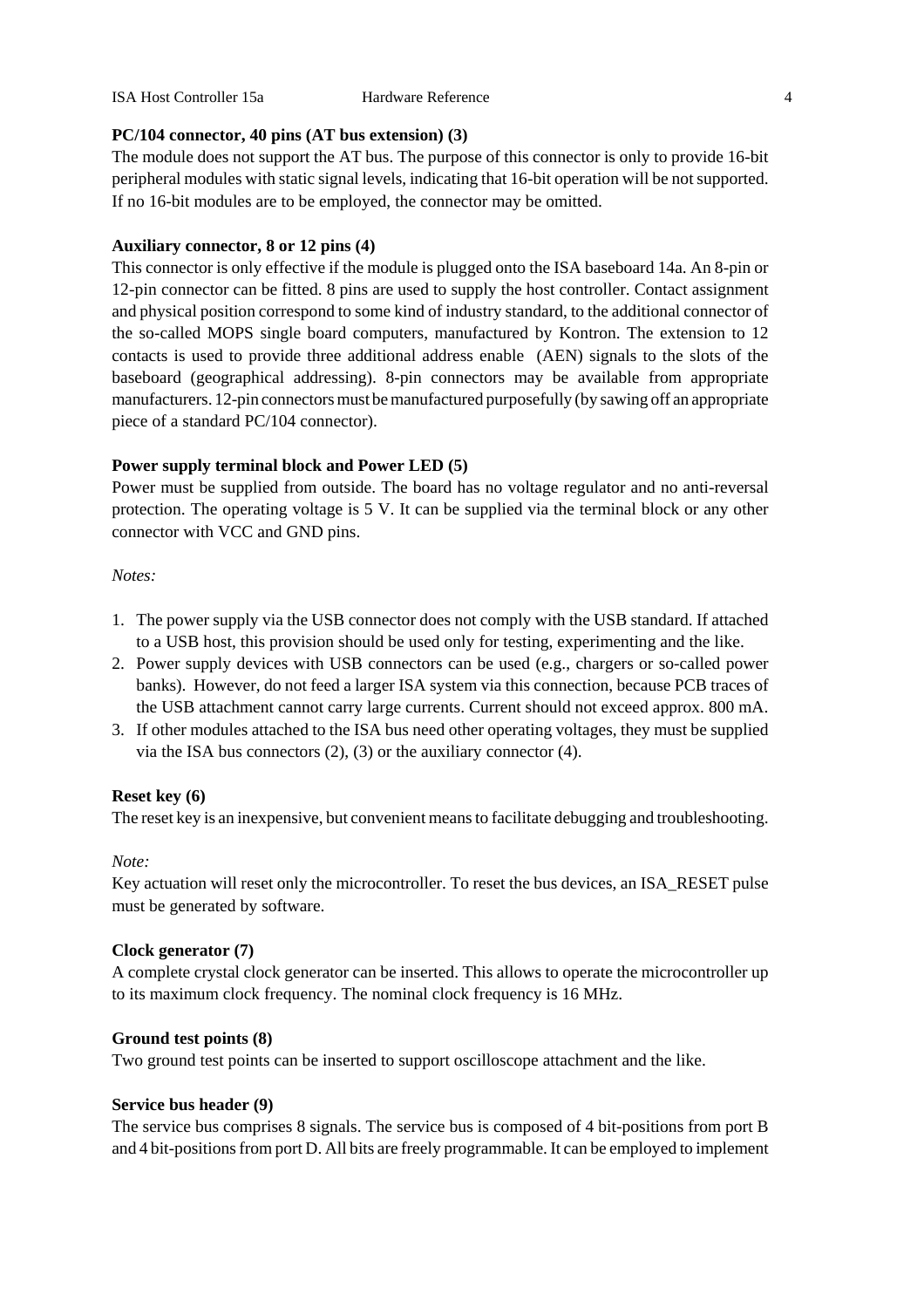an SPI interface (master or slave), accompanied by 4 additional signals (which can be used to select SPI peripherals or to trigger interrupts). The header comprises VCC and GND pins. They can be used to power external circuitry or to feed the module.

| SRVBUS7 SRVBUS6 SRVBUS5 SRVBUS4 SRVBUS3 SRVBUS2 SRVBUS1 SRVBUS0 |                     |            |                     |         |                     |                     |                     |
|-----------------------------------------------------------------|---------------------|------------|---------------------|---------|---------------------|---------------------|---------------------|
| Port B3                                                         | Port B <sub>2</sub> | Port B1    | Port B <sub>0</sub> | Port D7 | Port D <sub>6</sub> | Port D <sub>5</sub> | Port D <sub>4</sub> |
| <b>MISO</b>                                                     | <b>MOSI</b>         | <b>SCK</b> | SS#                 |         |                     |                     |                     |

### **The service bus:**

### **Programming header (10)**

The pin assignment corresponds to that of the industry-standard Atmel programmers. The header comprises VCC and GND pins. They can be used to power external circuitry or to feed the module. The VCC rail connection is controlled via pin header JP1.

### **Activity LED (two-color) (11)**

The activity LED can be controlled by two microcontroller signals, LED\_A and LED\_B. These signals are used to enable the Device Detection feature, too.

| LED_A | $LED$ <sub>B</sub> | <b>Effect</b>                     |
|-------|--------------------|-----------------------------------|
| Low   | Low                | LED off                           |
| Low   | High               | LED lights green                  |
| High  | Low                | LED lights red                    |
| High  | High               | LED off. Device Detection enabled |

### **Sense switches (12)**

The on-off position of two switches can be sensed by two microcontroller signals, SENSE\_SW1 and SENSE\_SW2. These signals are low-active.

### **Serial interfaces configuration (13)**

The serial interfaces are configured by jumpers via the pin headers JP5 to JP8.

*Note :*

.

Details of the serial interfaces configuration see below under "Serial Interfaces" (page 9) and "Configuring the ISA Host Adapter" (page 10).

### **RS-232 level converter (14)**

Level conversion is done by a MAX232 level converter IC.

### **USART0 RS-232 slave connectors (15)**

The RS-232 signals belonging to USART0 are to be attached via pin headers o a 9-pole D-sub connector. The VCC and GND pins can be used to power external circuitry or to feed the module.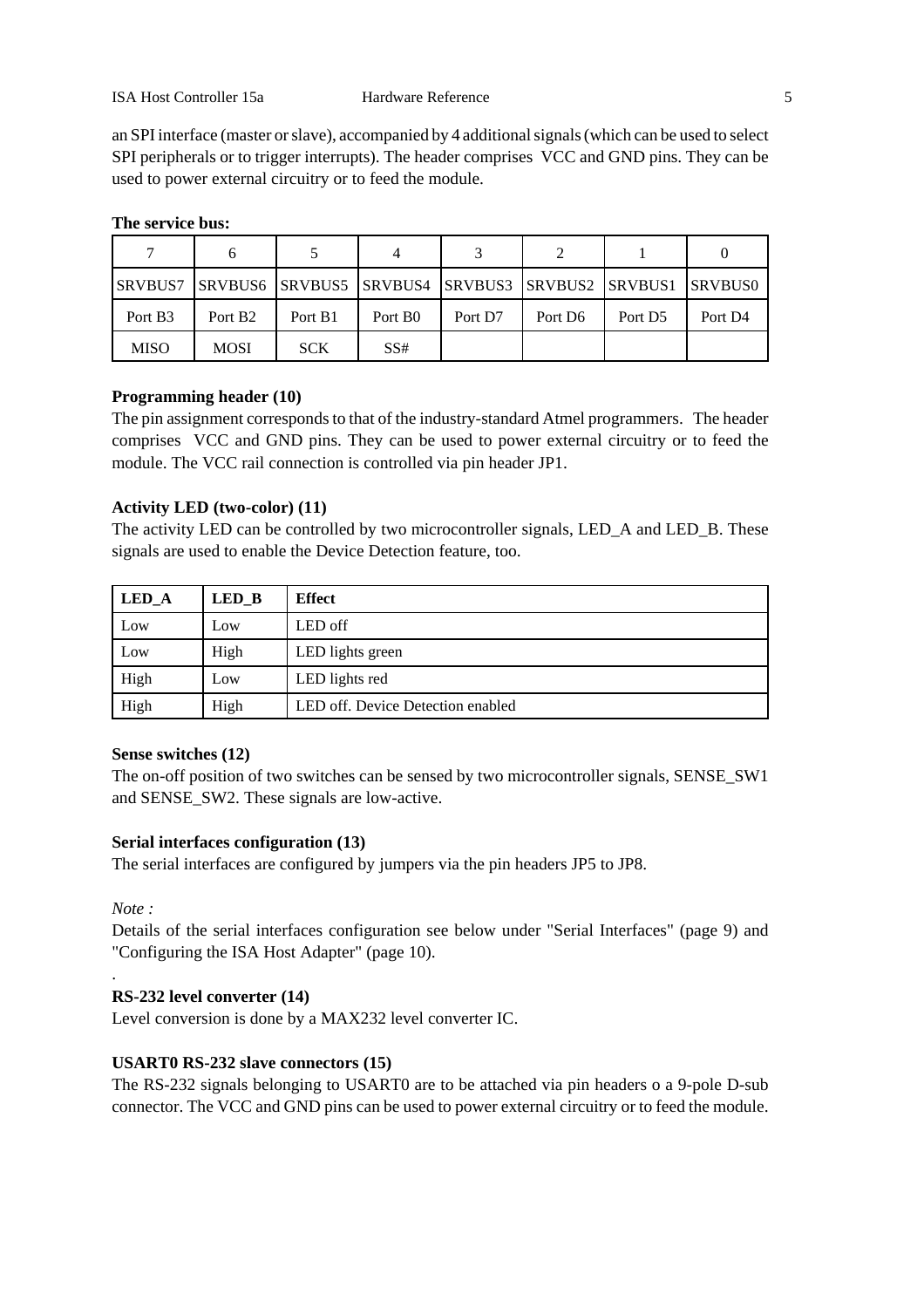### **USART1 RS-232 connectors (16)**

The RS-232 signals belonging to USART1 are to be attached via pin headers o a 9-pole D-sub connector. The VCC and GND pins can be used to power external circuitry or to feed the module.

### **USART0 5-V signalization header (17)**

This header is connected to USART0. The header comprises VCC and GND pins. They can be used to power external circuitry or to feed the module. The serial signals are directly connected to the microcontroller.

### **USART1 5-V signalization header (18)**

This header is connected to USART1. The header comprises VCC and GND pins. They can be used to power external circuitry or to feed the module. The serial signals are directly connected to the microcontroller.

### *Note:*

The VCC rail connection in both headers (17), (18) is controlled via pin header JP6.

### **USB-to-serial converter (19)**

USB-to-serial conversion is done by a FT232RL IC. The USB connector is of the Mini-B type. To facilitate troubleshooting, two LEDs are provided, indicating transmit and receive activities (TX LED, RX LED).

### **Device Detect feature (20)**

This feature consists of a NAND gate and a resistor. Both LED signals (LED\_a, LED\_B) are used to control this feature. Details see below under "The Device Detect Feature" (page 13).

### **ISA OSC signal (21)**

OSC is a general-purpose clock. It is not related to the ISA bus timing. The nominal frequency is 14,31818 MHz, the NTSC color burst frequency.

### **IRQ / AEN configuration (22)**

The pin headers JP2, 3, and 4 allow configuring the microcontroller signals SEL\_A, SEL\_B, and SEL\_C for different functions.

| Microcontroller signal | 1st function                       | 2nd function     |
|------------------------|------------------------------------|------------------|
| SEL A                  | AEN2 on ISA baseboard 14a (output) | ISA IRQ6 (input) |
| SEL B                  | AEN3 on ISA baseboard 14a (output) | ISA IRQ7 (input) |
| SEL C                  | ISA NOWS# (input)                  | ISA IRQ9 (input) |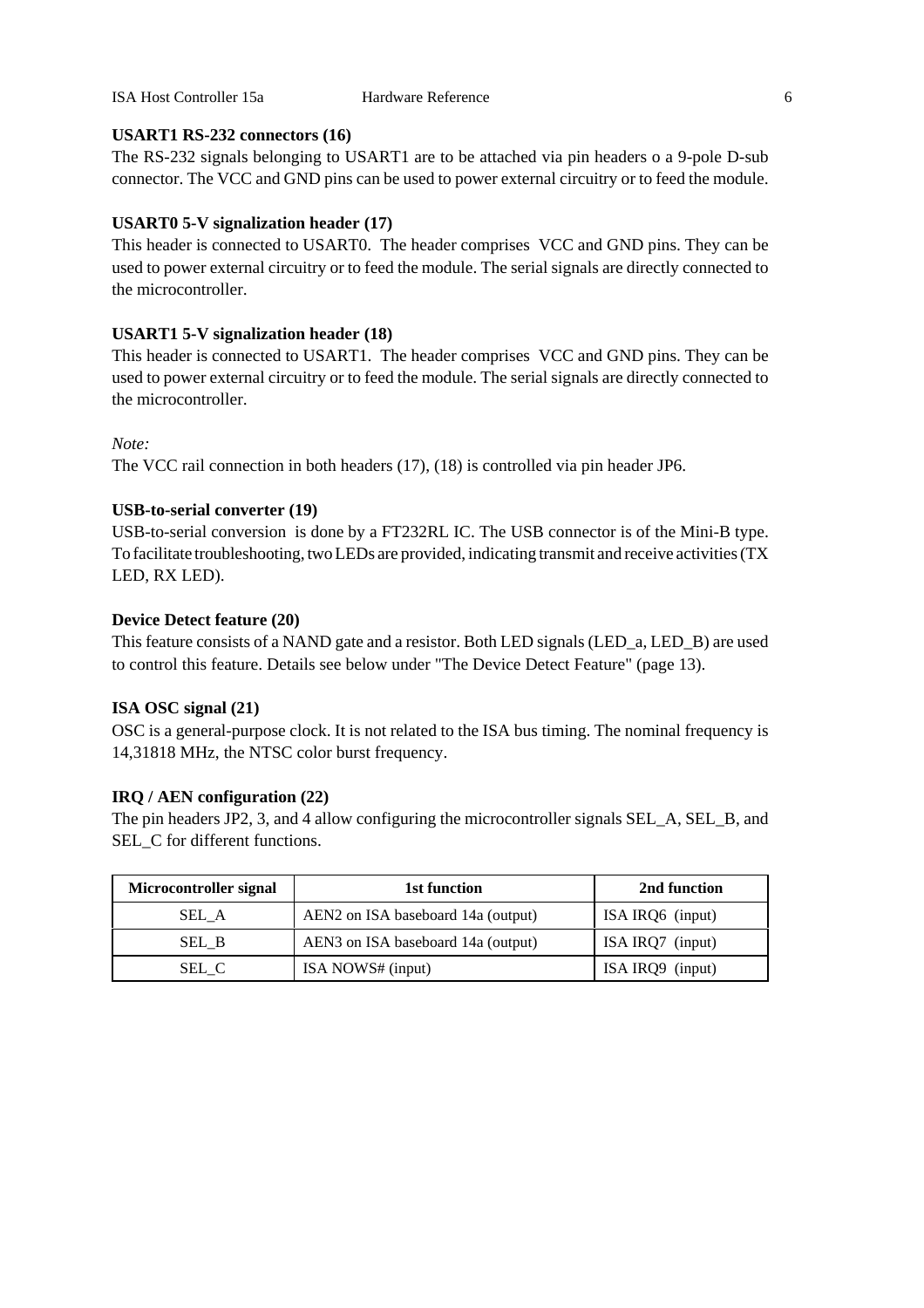# **The ISA Bus**

| <b>IOCHCHK#</b><br>1                         | A                           | PC/104<br>в               | 1               |            |                            |
|----------------------------------------------|-----------------------------|---------------------------|-----------------|------------|----------------------------|
| SD7<br>2                                     | <b>IOCHCHK#</b><br>SD7      | <b>GND</b>                | $\overline{2}$  |            | <b>ISA RESET</b>           |
| $\overline{\overline{3}}$<br>SD <sub>6</sub> | SD <sub>6</sub>             | <b>RESET</b>              | $\overline{3}$  | <b>VCC</b> |                            |
| SD5<br>$\overline{4}$                        | SD <sub>5</sub>             | $+5V$                     | 4               |            | IRQ9*                      |
| $\overline{5}$<br>SD4                        | SD <sub>4</sub>             | IRQ9                      | 5               | V5M        |                            |
| $\overline{6}$<br>$\overline{SD3}$           | SD <sub>3</sub>             | $-5V$<br>DRQ <sub>2</sub> | 6               |            |                            |
| 7<br>SD2                                     | SD <sub>2</sub>             | $-12V$                    |                 | V12M       |                            |
| $\overline{8}$<br>SD <sub>1</sub>            | SD <sub>1</sub>             | NOWS#                     | 8               |            | NOWS#*                     |
| $\overline{9}$<br>S <sub>D</sub> O           | S <sub>D</sub> <sub>0</sub> | $+12V$                    | $\overline{9}$  | V12P       |                            |
| $\overline{10}$<br><b>IOCHRDY</b>            | <b>IOCHRDY</b>              |                           | $\frac{10}{11}$ |            |                            |
| $\overline{11}$<br><b>AEN104</b>             | <b>AEN</b>                  | - (KEY)<br>SMEMW#         |                 |            |                            |
| 12                                           | <b>SA19</b>                 | SMEMR#                    | 12              |            |                            |
| $\overline{13}$                              | <b>SA18</b>                 | IOW#                      | $\overline{13}$ |            | IOWR#                      |
| $\overline{14}$                              | <b>SA17</b>                 | IOR#                      | 14              |            | <b>IORD#</b>               |
| $\frac{15}{16}$                              | <b>SA16</b>                 | DACK3#                    | $\overline{15}$ |            |                            |
| <b>SA15</b>                                  | <b>SA15</b>                 | DRQ3                      | 16              |            |                            |
| 17<br>SA14                                   | <b>SA14</b>                 | DACK1#                    | $\overline{17}$ |            |                            |
| 18<br><b>SA13</b>                            | <b>SA13</b>                 | DRQ1                      | 18              |            |                            |
| 19<br>SA12                                   | <b>SA12</b>                 | REFRESH#                  | 19              |            |                            |
| <b>SA11</b><br>$\overline{20}$               | <b>SA11</b>                 | <b>SYSCLK</b>             | $\overline{20}$ |            | <b>SYSCLK</b>              |
| <b>SA10</b><br>$\overline{21}$               | <b>SA10</b>                 | IRQ7                      | $\frac{21}{22}$ |            | $\overline{\text{IRQ7}}^*$ |
| $\overline{22}$<br>SA9                       | SA <sub>9</sub>             | IRQ6                      |                 |            | IRQ6*                      |
| SAB<br>23                                    | SA <sub>8</sub>             | IRQ5                      | 23              |            | IRQ5<br>IRQ4               |
| $\overline{24}$<br>SA7<br>$\overline{25}$    | SA7                         | IRQ4                      | 24              |            |                            |
| SA <sub>6</sub><br>$\overline{26}$           | SA6                         | IRQ3                      | $\overline{25}$ |            | IRQ3                       |
| SA <sub>5</sub>                              | SA <sub>5</sub>             | DACK2#                    | $\overline{26}$ |            |                            |
| $\overline{27}$<br>SA4<br>$\overline{28}$    | SA4                         | ТC                        | $\overline{27}$ |            |                            |
| SA <sub>3</sub>                              | SA <sub>3</sub>             | <b>BALE</b>               | $\frac{28}{29}$ |            |                            |
| SA <sub>2</sub><br>29<br>$\overline{30}$     | SA <sub>2</sub>             | $+5V$                     | 30              | <b>VCC</b> |                            |
| SA <sub>1</sub><br>31                        | SA <sub>1</sub>             | OSC                       | 31              |            | OSC                        |
| SA <sub>0</sub><br>32                        | SA0<br><b>GND</b>           | <b>GND</b>                | 32              |            |                            |
|                                              |                             | <b>GND</b>                |                 |            |                            |

\*: Support of these signals is to be configured manually (jumpers).

| <b>ISA</b> bus signals | <b>Function</b>       | <b>Notes</b>                                                                                                                                               |
|------------------------|-----------------------|------------------------------------------------------------------------------------------------------------------------------------------------------------|
| SD7SD0                 | Data bus (8 bits)     | The microcontroller may treat the SD signals as<br>analog inputs                                                                                           |
| SA15SA0                | Address bus (16 bits) | I/O addressing only                                                                                                                                        |
| <b>AEN</b>             | Address Enable        | Must be Low to enable I/O address detection. The<br>microcontroller supports up to 4 AEN signals to<br>facilitate geographic addressing (to be configured) |
| IOW#                   | I/O Write strobe      |                                                                                                                                                            |
| IOR#                   | I/O Read strobe       |                                                                                                                                                            |
| <b>IOCHRDY</b>         | I/O Channel Ready     | Low: wait state<br>High: ready; no wait state                                                                                                              |
| IOCHCHK#               | I/O Channel Check     | Device error signalization                                                                                                                                 |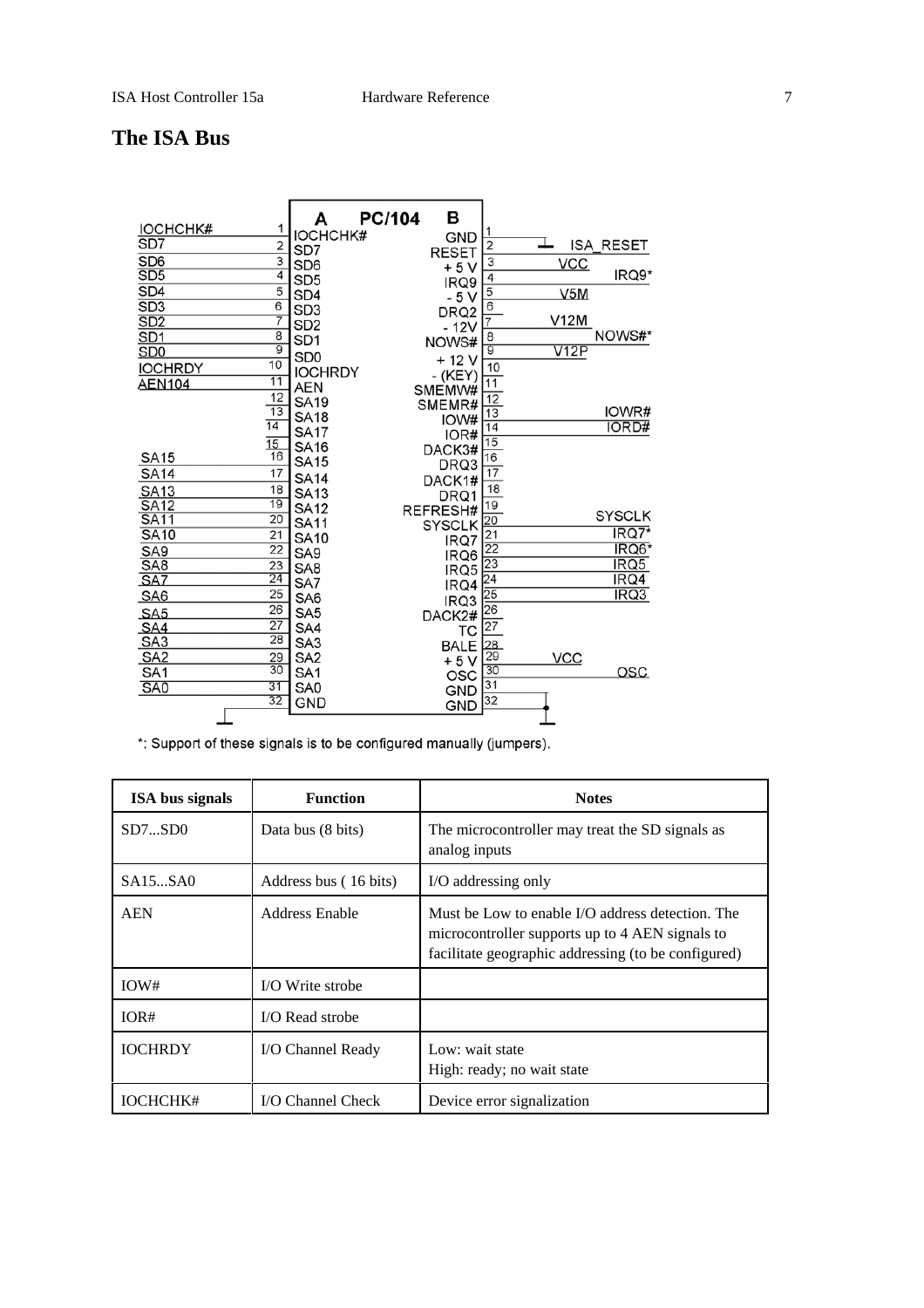| <b>ISA</b> bus signals | <b>Function</b>     | <b>Notes</b>                                                                                                                       |
|------------------------|---------------------|------------------------------------------------------------------------------------------------------------------------------------|
| NOWS# (SRDY#)          | No Wait State       | Low: terminate the bus cycle immediately (fast cycle<br>without wait states).<br>To support this signal, configuration is required |
| <b>ISA RESET</b>       | <b>Bus Reset</b>    | Resets all devices. Devices must tri-state all bus<br>drivers                                                                      |
| <b>SYSCLK</b>          | <b>System Clock</b> | Bus clock. Most of the peripheral modules and cards<br>work asynchronously, without regard to SYSCLK                               |
| OSC.                   | Oscillator Clock    | Uncommited clock signal. Some peripheral modules<br>and cards use this signal as clock source                                      |
| IRQ3, 4, 5             | Interrupt signals   |                                                                                                                                    |
| IRO6, 7, 9             | Interrupt signals   | To support these signals, configuration is required                                                                                |

### **Clock signals**

The ISA specification stipulates two clock signals, the SYSCLK (BCLK) signal and the OSC signal. Frequencies and use are shown in Table 2. Most of the modules and cards make no use of the bus clock; they connect and respond to the bus asynchronously. However, some devices employ clock signals nevertheless, occasionally in a somewhat unexpected way. An example is an add-in card, which uses the OSC signal for clocking sequencers and counters.An OSC signal can be delivered by inserting a clock oscillator (21), a SYSCLK by programming the counter-timer unit 2A in the microcontroller.

| Clock signal            | <b>Nominal frequency</b>                 | <b>Usage</b>                                                                                                        |
|-------------------------|------------------------------------------|---------------------------------------------------------------------------------------------------------------------|
| <b>SYSCLK</b><br>(BCLK) | 8 MHz (min. 6 MHz)                       | Bus clock. In the specifications, bus timing is related to<br>SYSCLK. However, the bus is operated asynchronoulsly. |
| <b>OSC</b>              | 14,31818 MHz<br>$(70 \text{ ns period})$ | General-purpose. Occasionally used for clocking timers,<br>sequencers and the like.                                 |

**Table 1** The ISA bus comprises two clock signals. However, they are to be supported only if necessary.

### **Bus addressing vs. geographic addressing**

The decisive bus signal is AEN (Address Enable). In I/O bus cycles, the address will be decoded only if AEN is de-asserted (Low). The PC/104 address enable signal is AEN104. Stacked modules see only this signal. The particular device must be selected by bus addressing.

The ISA baseboard 14a supports geographic addressing. Each bus slot can have its own AEN signal. Additional signals AEN1 to AEN3 are available on the baseboard via the (non-standard) auxiliary connector (4). AEN2 and AEN3 must be configured by jumper (pin headers JP2 and JP3).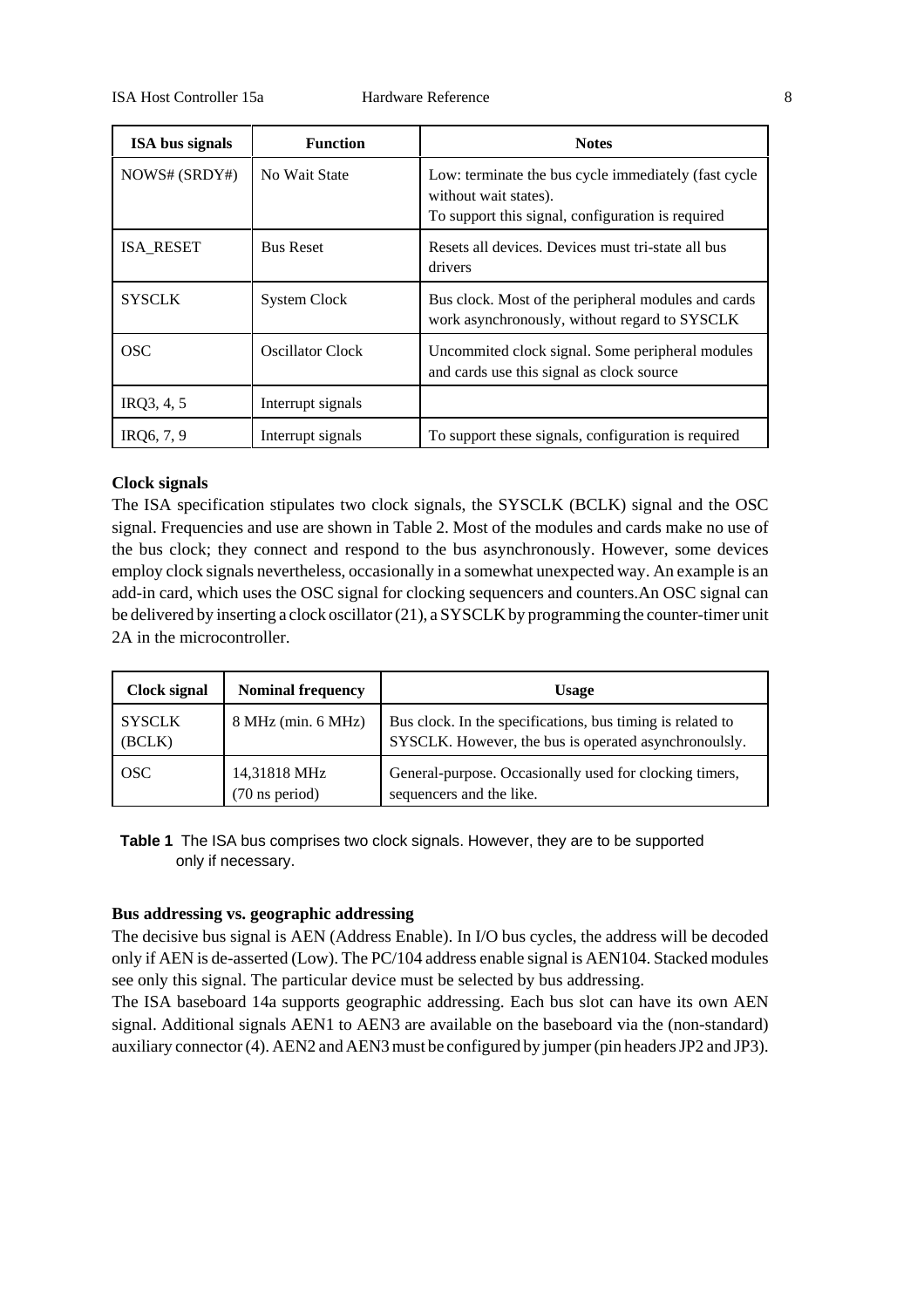## **Serial Interfaces**

### **Two USARTs**

The microcontroller provides two serial interface controllers, called Universal Synchronous and Asynchronous Receivers and Transmitters (USARTs).

### **Two modes – slave and master**

Th serial interfaces can be employed to connect the module upstream to a host machine or downstream to attached devices. In upstream connection, the module is seen as Data Communications Equipment (DCE) and operated upon as a slave device. In downstream connection, the module acts as Data Terminal Equipment (DTE) and behaves as the master device.

### **Serial signalization**

There are three flavors of serial signalization: the 5-V signalization, the RS-232 signalization and the USB signalization. At the USB, the module can act only as a device. Hence, the USB attachment is available only for slave operation at USART0.

| <b>USART 0</b>    | <b>USART1</b> |
|-------------------|---------------|
| Slave 5 V         | Master 5 V    |
| Slave RS-232      | Master RS-232 |
| Slave USB         |               |
| 2nd Master 5 V    |               |
| 2nd Master RS-232 |               |

|                  | 5-V connector    |                        |                  | RS-232 pin header      | RS-232 D-sub 9 connector |                        |        |
|------------------|------------------|------------------------|------------------|------------------------|--------------------------|------------------------|--------|
| <b>Interface</b> | TX               | $\mathbf{R}\mathbf{X}$ | TX               | $\mathbf{R}\mathbf{X}$ | TX                       | $\mathbf{R}\mathbf{X}$ | Gender |
| Slave            | Pin <sub>1</sub> | Pin <sub>3</sub>       | Pin <sub>3</sub> | Pin 2                  | Pin 2                    | Pin <sub>3</sub>       | Female |
| Master           | Pin <sub>3</sub> | Pin <sub>1</sub>       | Pin <sub>2</sub> | Pin <sub>3</sub>       | Pin <sub>3</sub>         | Pin <sub>2</sub>       | Male   |

### **Slave and master with regard to RS-232 signalization**

- A Slave is a DCE device, like every RS-232 device downstream of a personal computer. The RS232-connector is a female DSub9 connector with TX on pin 2, RX on pin 3.
- A Master is a DTE device. The RS232-connector is a male DSub9 connector with TX on pin 3, RX on pin 2. If J8 is a female DSub9, an appropriate gender changer may be required.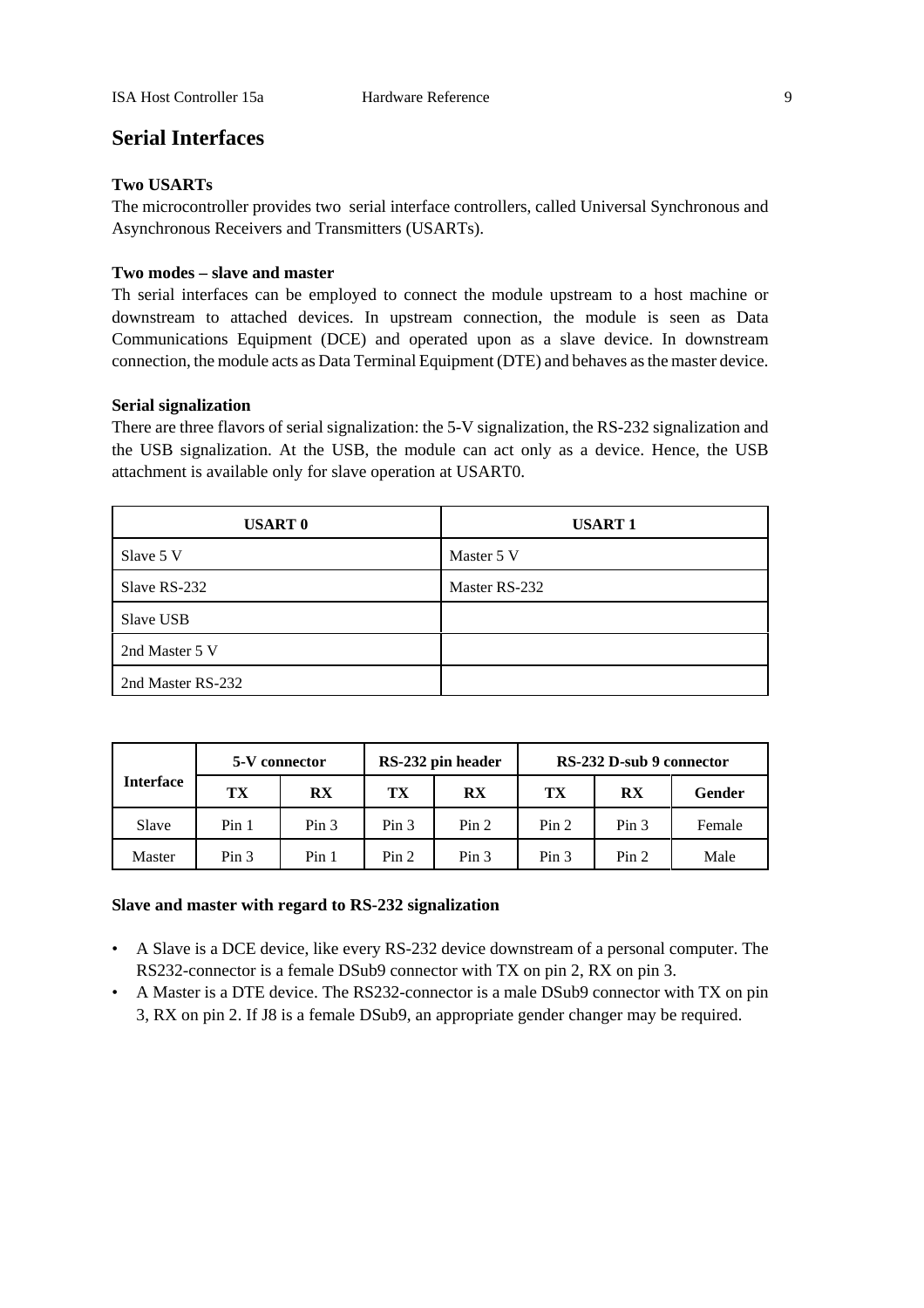# **Configuring the ISA Host Adapter**

## **JP1 – VCC to programming header J1 (10)**

Insert jumper JP1 to connect the programming header J1 (10) to VCC.



## **JP6 – VCC to 5-V serial headers J4 (17) and J5 (18)**

Insert jumper JP6 to connect the 5-V serial headers to VCC.

### **JP9 – Power the module from the USB connector**

Insert jumper JP9 if the module is to be powered by the USB.

### *Note:*

If the module is operated as a USB device (in contrast to attaching to a USB charger or power bank), this method of drawing power is not compliant with the USB standards. Use it only for bring-up and experimental purposes. In all cases, USB current should not exceed approx. 800 mA.

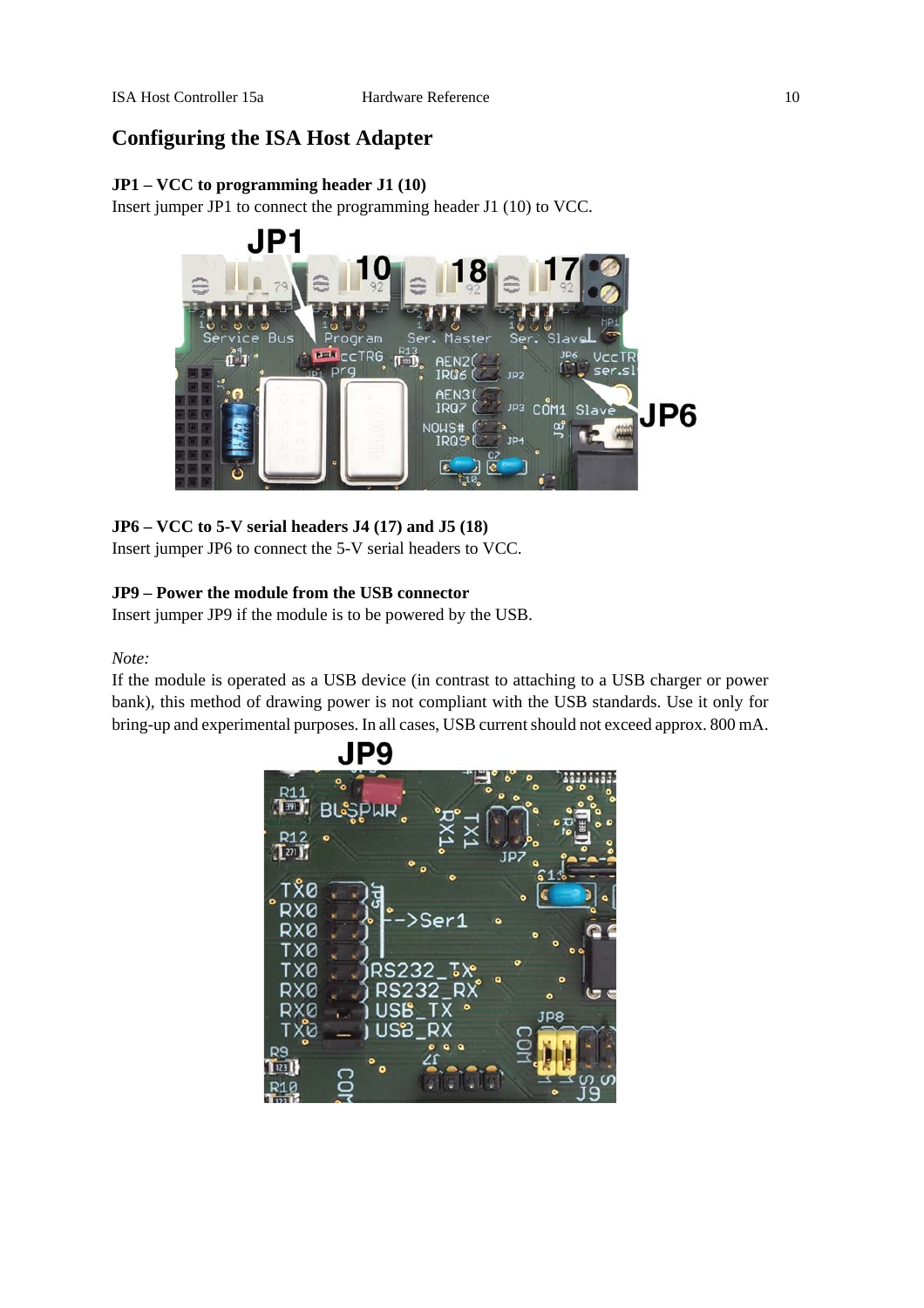### **JP5 – USART0 configuration**

Insert two jumpers to connect the desired serial signals to USART0. One of the following configurations can be selected:

- a) 5-V slave,
- b) 5-V master (2nd master),
- c) RS-232 slave,
- d) USB device (slave).



### **JP7 – using USART1 with R2-232 signalization**

If USART1 is to be configured for RS-232 signalization, insert two jumpers to connect the USART signals to the MAX232 level converter.



### **JP8 – configuring the RS-232 attachment of USART0**

This interface can be operated in one of two modes. Insert two jumpers accordingly:

- a) Slave or DCE. TX on pin 3, J6 and pin 2, J8. RX on pin 2, J6 and pin 3, J8.
- b) Master or DTE. TX on pin 2, J6 and pin 3, J8. RX on pin 3, J6 and pin 2, J8.

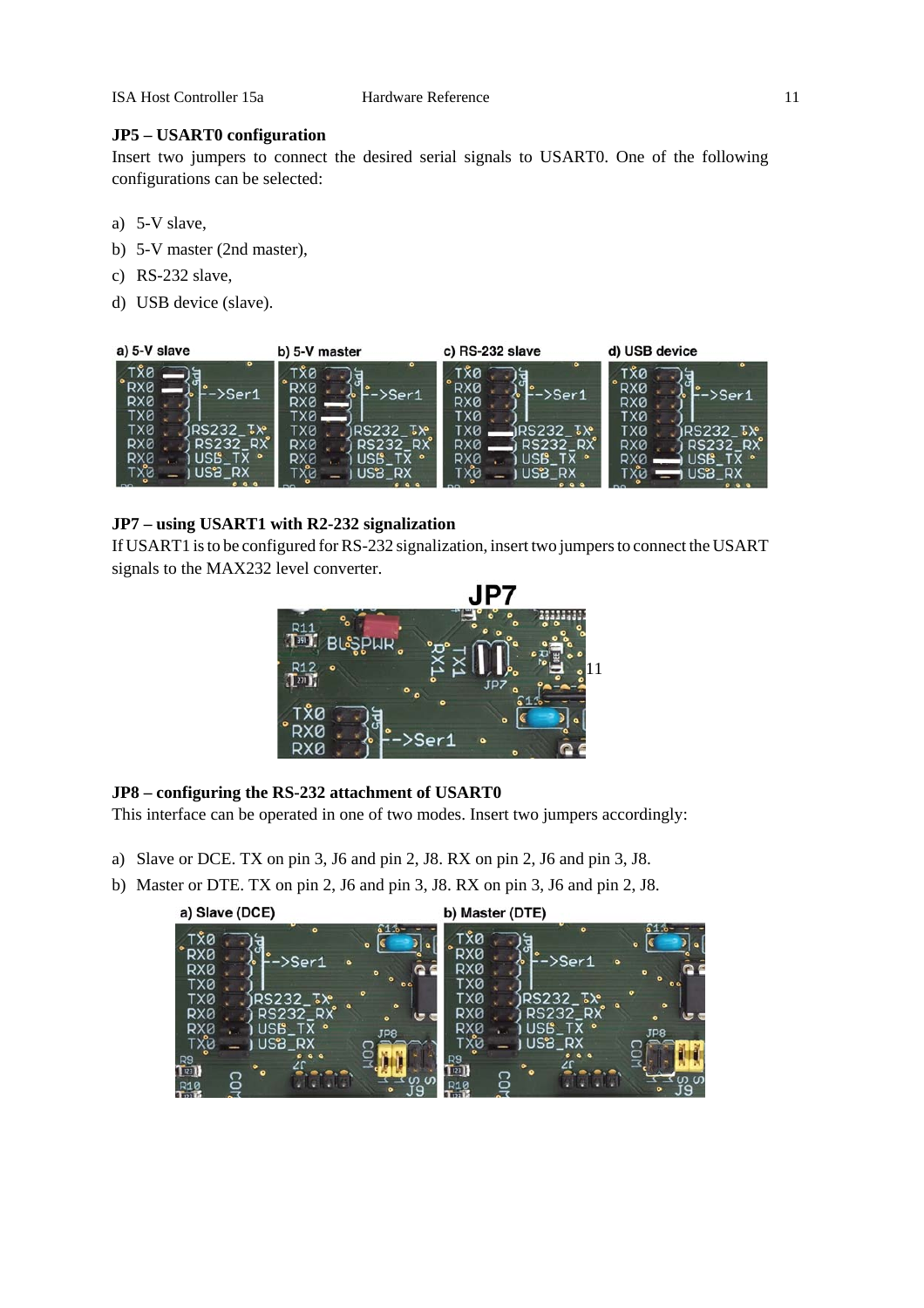### **JP 2, 3, 4 – configuring the signals SEL\_A, SEL\_B, and SEL\_C**

These microcontroller signals can be used for different purposes:

- a) SEL\_A can be programmed as an additional address enable signal AEN2, or to support the ISA interrupt signal IRQ6. Insert jumper JP2 accordingly.
- b) SEL\_B can be programmed as an additional address enable signal AEN3, or to support the ISA interrupt signal IRQ7. Insert jumper JP3 accordingly.
- c) SEL\_C can be programmed to support either the ISA signal NOWS#, or the ISA interrupt signal IRQ9. Insert jumper JP4 accordingly.



*Note:*

The address enable signals AEN2 and AEN3 are effective only on the ISA baseboard 14a. To connect these signals to the baseboard, the auxiliary connector (4) must be installed.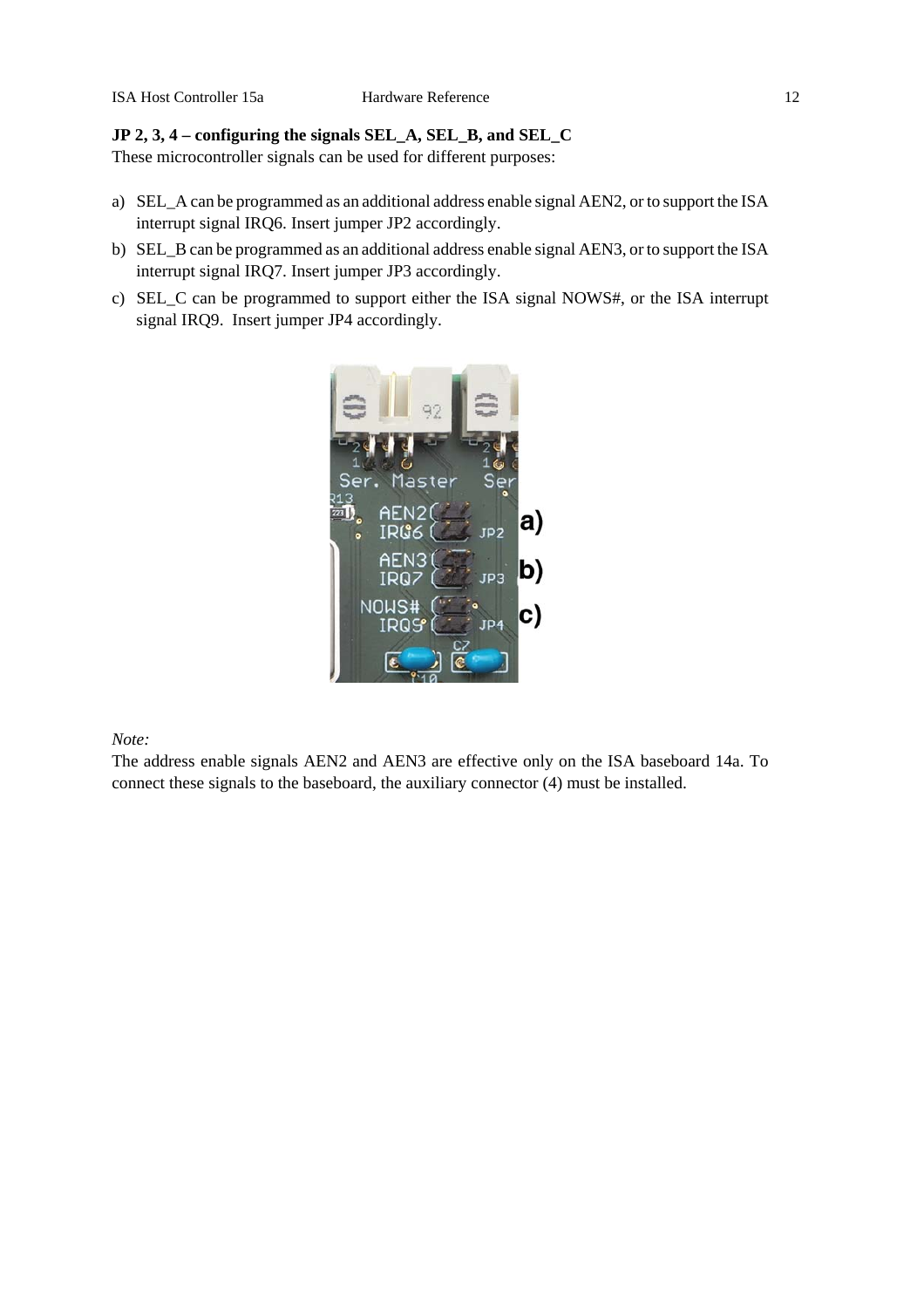## **The Device Detect feature**

The purpose is to find out which bus addresses are occupied by devices and which not. When a read (input) cycle is initiated and a device claims the bus address, data bus lines will be forced to a Low or High level. When no device reacts to the bus address, the data bus will not be driven. The different outcomes of a read cycle (Low, High or nothing) can be detected by analog-to-digital conversion. To facilitate detecting that the bus is driven, a voltage divider holds a bus line on an intermediate level (between Low and High).



The feature consists of a NAND gate and an additional resistor, supplementing the pull-up resistor of data bus signal SD0. The NAND gate is only a workaround, introduced because all microcontroller signals are used up for other purposes. So the LED signals are employed. The NAND gate will pull the resistor to ground level if both LED signals are High (a). Thus this resistor and the pull-up resistor of data signal SD0 constitute a voltage divider (b). During device detection, SD0 will be treated as an analog signal. A bus address will be emitted and a read cycle initiated. If no device claims the address, the signal level will be around 1,5 to 1,6 V. If a device responds, the signal level will be Low or High (less than 0,7 V or higher than 2 V). This way, all bus addresses can be scanned by software.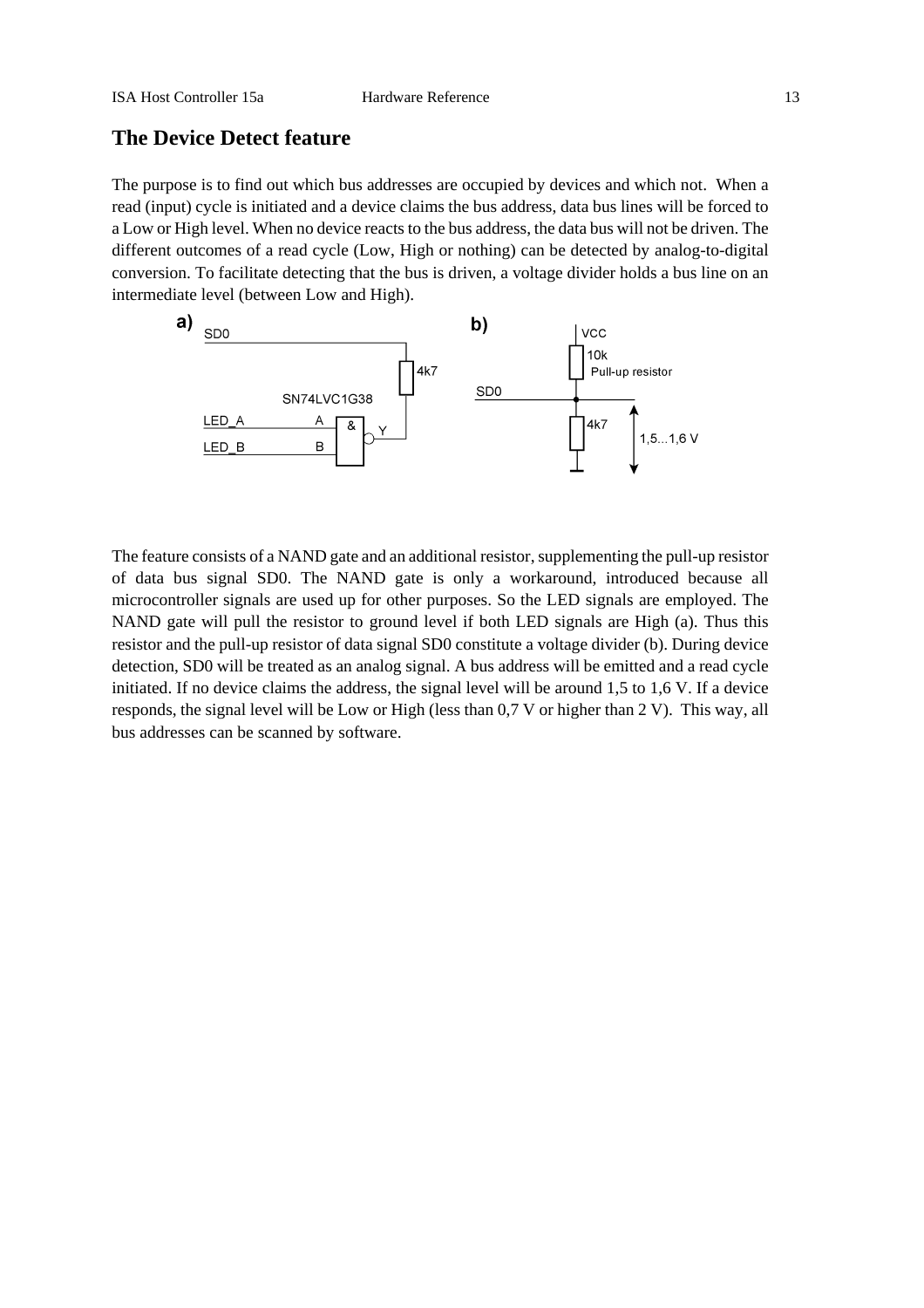# **The Programming Interface**

### **Port A**

| $\mathbf{r}$ | O               | ◡   |     | ◡   | ∼               |     |                 |
|--------------|-----------------|-----|-----|-----|-----------------|-----|-----------------|
| SA7          | SA <sub>6</sub> | SA5 | SA4 | SA3 | SA <sub>2</sub> | SA1 | SA <sub>0</sub> |
| Output       |                 |     |     |     |                 |     |                 |

### **Port B = Connectors J2 und J6:**

|        | 6                         |                     | 4             |                                                   |                    |               | 0             |
|--------|---------------------------|---------------------|---------------|---------------------------------------------------|--------------------|---------------|---------------|
| IOCHK# | <b>IOCH</b><br><b>RDY</b> | ISA<br><b>RESET</b> | <b>SYSCLK</b> | <b>SRVBUS</b>                                     | <b>SRVBUS</b><br>b | <b>SRVBUS</b> | <b>SRVBUS</b> |
|        |                           | OC <sub>1</sub> A   | OC2A          | <b>MISO</b>                                       | <b>MOSI</b>        | <b>SCK</b>    | SS#           |
| Input  | Input                     | Output              | Output        | Initialize service bus according to intended use. |                    |               |               |

Initialize unused service bus signals as inputs with internal pull-up's activated.

### **Port C**

| $\mathbf{r}$ | O           |             | 4           | ⌒<br>◡ | ∸           |                 |                 |
|--------------|-------------|-------------|-------------|--------|-------------|-----------------|-----------------|
| <b>SA15</b>  | <b>SA14</b> | <b>SA13</b> | <b>SA12</b> | SA11   | <b>SA10</b> | SA <sub>9</sub> | SA <sub>8</sub> |
| Output       |             |             |             |        |             |                 |                 |

### **Port D**

| <b>SRVBUS</b>                                    | <b>SRVBUS</b> | <b>SRVBUS</b> | <b>SRVBUS</b> | TX1   | RX1   | IR <sub>O4</sub> | IR <sub>O</sub> 3 |
|--------------------------------------------------|---------------|---------------|---------------|-------|-------|------------------|-------------------|
| Initialize service bus according to intended use |               |               | Output        | Input | Input | Input            |                   |

Initialize unused service bus signals as inputs with internal pull-up's activated.

### **Port E**

| $\mathbf{r}$ |       |       |       |                           | ∠                        |                 |                 |
|--------------|-------|-------|-------|---------------------------|--------------------------|-----------------|-----------------|
| SEL_C        | SEL_B | SEL_A | IRQ5  | SENSE_S<br>W <sub>2</sub> | SENSE<br>SW <sub>1</sub> | TX <sub>0</sub> | RX <sub>0</sub> |
|              |       |       | Input | Input                     | Output                   | Input           |                 |

SEL\_A = IRQ6 or AEN2 or unused

SEL\_B = IRQ7 or AEN3 or unused

SEL\_C = NOWS# or IRQ9 or unused

AENs are outputs. IRQs and NOWS# are inputs.

Initialize unused signals as inputs with internal pull-up's activated.